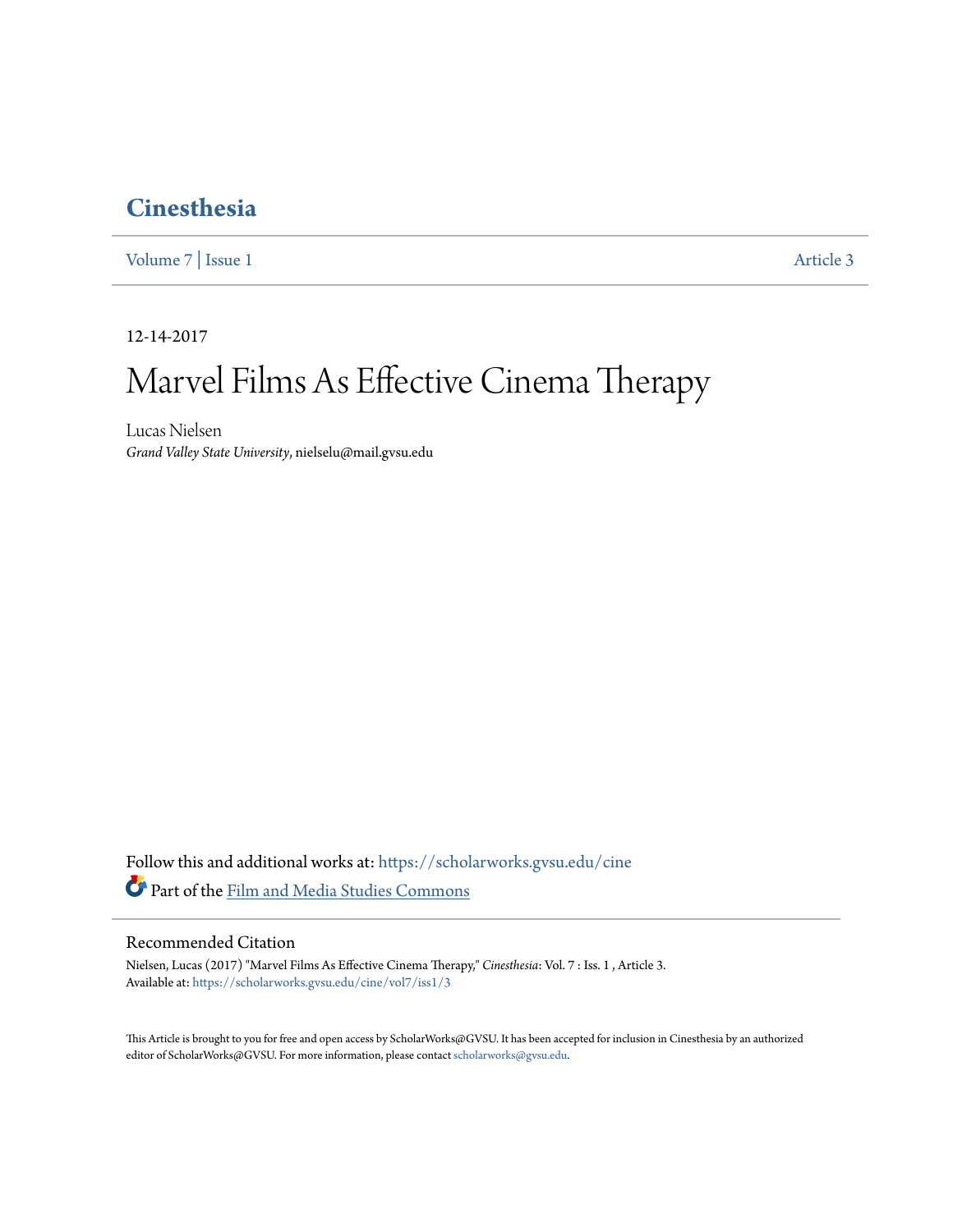#### The Added Value of Modern Blockbuster Films and Series:

## Marvel Films as Effective Cinema Therapy

#### by Lucas Nielsen

Lists of the highest-grossing films over the past ten years have something in common: they are peppered with superhero films. Marvel and DC films have taken center stage over original film concepts, although even prior to comic book films taking the forefront of today's Hollywood box office returns lists, sequels and reboots of previous properties were the bread and butter of the Hollywood industry, representing a majority of the top box office draws  $\frac{1}{2}$ . With the action, spectacle, and witty characters, it may come as no surprise that this happens to be the case, but many question what this means for the society. People may worry that it's simple characters and plots are "dumbed down," creating a lower form of entertainment. However, there is added benefit from these films, gleaned from the characters, subject matter, and world within the films, for adults and children alike. These episodic films and the content of superheroes provide a form of therapeutic benefit in coping with trauma and establishing trauma narrative.

Episodic content is a major player in therapeutic cinema therapy, for several reasons. It can be seen on television, though the recent Marvel Cinematic Universe (MCU) and sequeldriven Hollywood standard has brought a form of episodic content to the big screen by way of films. The concept of episodic content in therapeutic terms can be related through the cultivation hypothesis, which states that "exposure to recurrent patterns of images present on television shapes a viewer's perceptions of reality towards the portrayed issue or group" (Vogel). What this can mean in relation to a film series is that attitudes and behaviors, affected by this concept, are directly influenced by these films and their subject matter, particularly the issue or group. The heroes.

1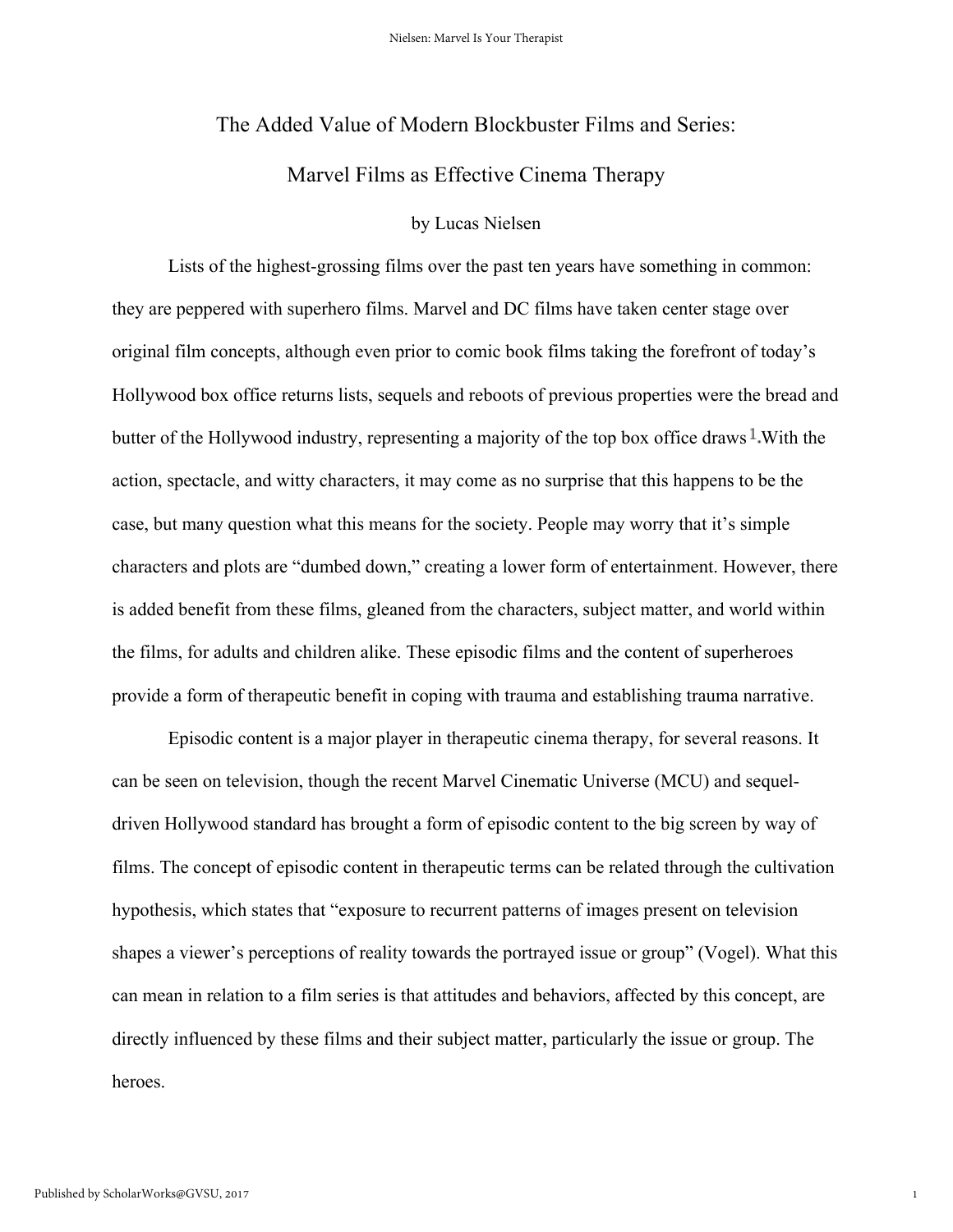The Marvel film series revolves around a team forming and then defending and attacking various villains, while learning to work together and overcome their own weaknesses. This differs from many normal film plots or character arcs, in that the characters may stay very similar in their behavior, but the group dynamic may shift, which becomes the real problem to overcome over the course of the film. Captain America: Civil War (2016) pitted hero against hero, dividing the accumulated team into 2 sides of a conflict over a political policy.

A key number of examples of effective integration of familiar real-world issues into film are present in Marvel properties in theatres, including the original X-Men, made in the year



Sir Ian McKellen as Magneto in *X-Men.*

2000. The opening scene is atypically dark and tragic, taking place at a concentration camp as Magneto, a young Jewish boy, is separated from his family and in a desperate moment, displays his powers for the first time trying to open a gate that had closed between him and his parents. It ends with him being knocked out and his parents being sent off to nearby gas chambers. The late 1990s and early 2000s were the early days of modern comic book

adaptations, and this dark, sometimes strange tone was not unusual, with the previous Marvel adaptation being of Blade, released in 1998, which featured awkward one-liners and was a much more adult film than modern standards. This was the age where the dark tones were appreciated in comic book adaptations, because these stories were very dark in nature, and weren't being changed to suit a younger, larger audience as later films were.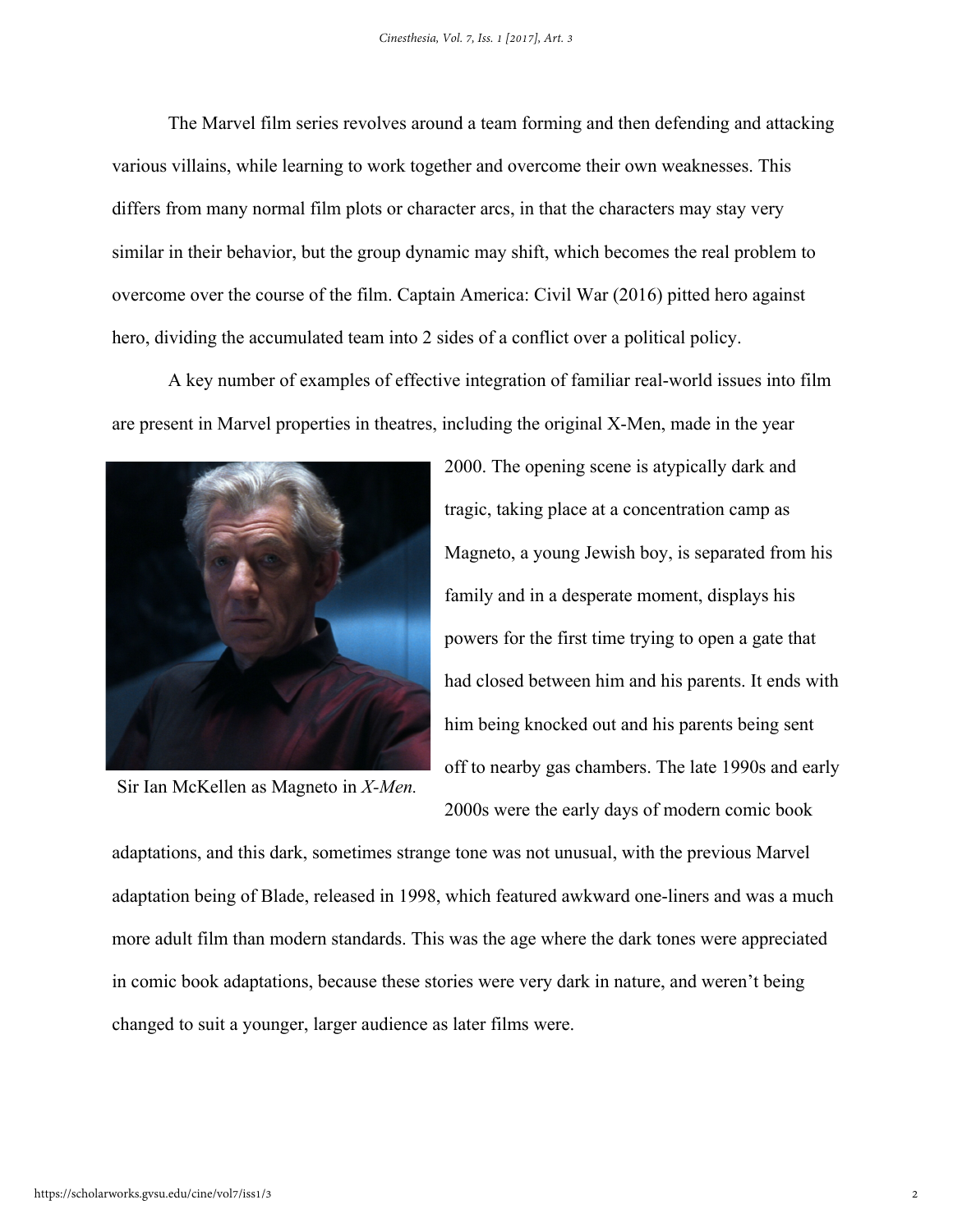However, this dark tone isn't only in the past, it remains throughout the current run of superhero films, including Marvel's, but done in subject matter and adult conflict rather than violence, gore, or language. Captain America: Civil War surrounds a political policy and Iron Man 3 chronicles Tony Stark battling PTSD, among other serious character and story conflicts. The result of these choices is a film series that rides the line between fantasy and realism. This can be seen as valuable to therapists utilizing cinema therapy, because these conflicts are very familiar at times, such as PTSD and anxiety over political frustration, making real connections easier from personality to film. The original Iron Man, like the X-Men (2000), began with Tony Stark as a prisoner of war, a very serious beginning making the tension much more heightened and allowing personal interpretations to affect viewing of the film. The current Marvel Cinematic Universe (MCU) has 14 feature films, beginning in 2008, with 6 more currently planned into the future ("All Movies: Marvel Cinematic Universe").

Superhero mythos has a strong reaction in children to projecting themselves within the story and relating to the goals and problems of the superheroes, through moral dilemmas and basic conflict of good vs. evil. However, the more recent Marvel films have taken on qualities of social commentary, specifically in Captain America: The Winter Soldier (2014), displaying greater significance to American culture. The plot revolves around government control over weapons that are derived from technology from an evil organization Captain America had previously fought against, Hydra. The Captain is labeled as going rogue when trying to go against these actions, and must overcome government surveillance and engage in espionage to combat this corruptive influence on the government. Rubin noted that the children experiencing this type of narrative and story, may actually incorporate some complex elements, exploring "...rules, and concepts such as strength, power, justice, and morality." The fantasy play has a

3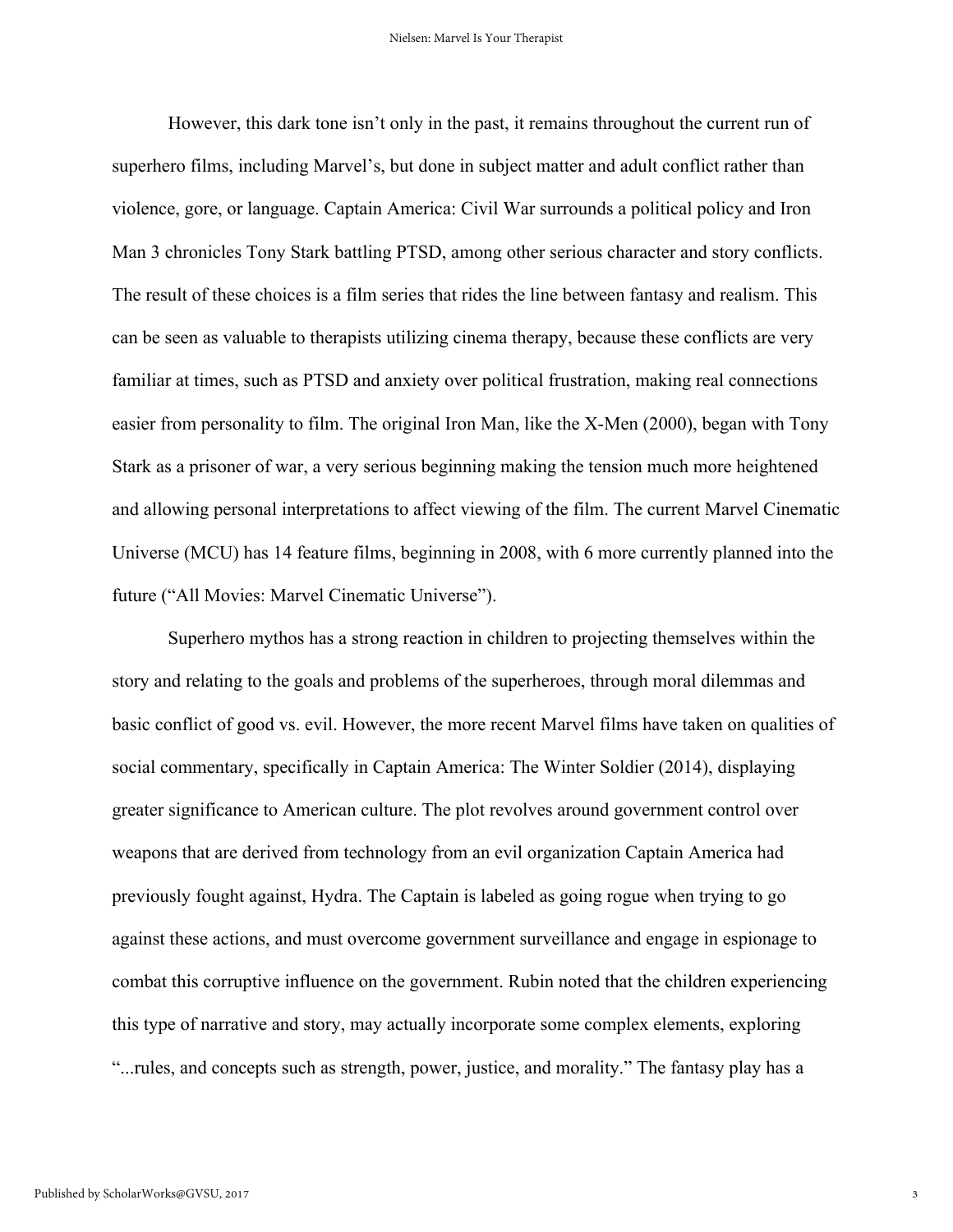penchant for involving the more complex elements and making it a space for the child to exhibit wisdom beyond their years in a learning environment of their own making.

How does this all relate to coping with trauma? A core tenet of narrative trauma therapy sessions is that "[o]nce an experience has structure and meaning … the emotional effects of that experience are more manageable," where the trauma itself can be minimized or damaging effects curbed by finding an order to the events (Pennebaker). The general patient usually seeks help when they are currently experiencing a traumatic event, and so the main element of therapy is determining the patient's role in their experience. The confusion stems from a lack of connection to the events and perhaps a misinterpretation of their role in said events. Forming a timeline can be effective in clarifying the event, but the trauma can be better understood by forming a story to shape the patient's perspective on the event.

So how can it be proven that Marvel films are appropriate for cinema therapy? They currently aren't included in approved cinematherapy lists, that is, recommended films to use in this manner. Jamoki Dantzler, however, believes these films fit a certain criteria of William Glasser, M.D., in being a quality world, using this theory developed by Glasser. Dantzler finds



The main cast of the Marvel Cinematic Universe.

that the important aspects to pay attention to in a patient are the way they are acting, thinking, feeling, and their physiology, which all make up the patient's behavior. Throughout several Marvel films, Dantzler

distinguishes the important elements showcasing strong moral standing among characters within the MCU, and this is what enables the films to be viewed as effective cinematherapy, because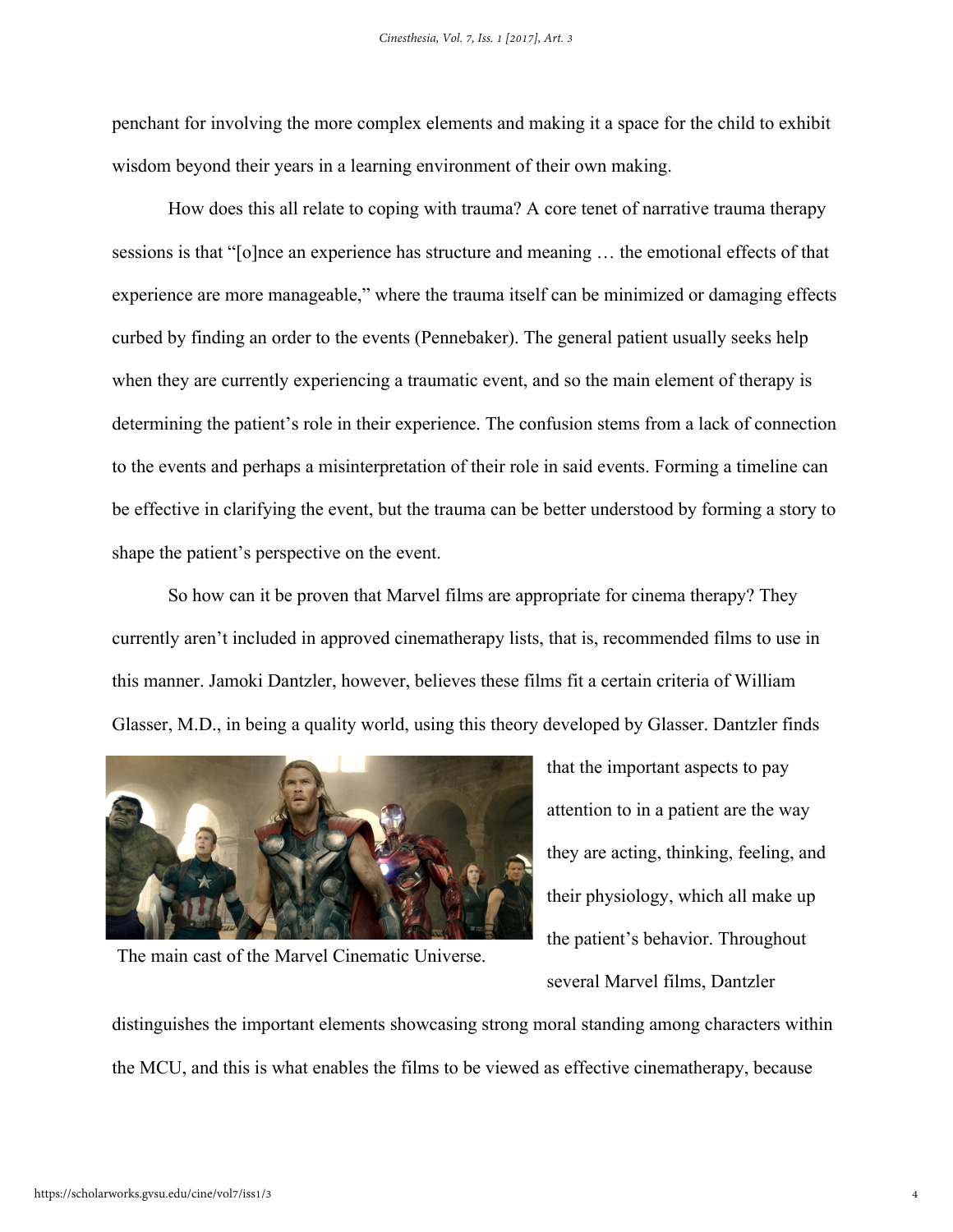each film takes a specific construct from Glasser's Choice Theory, which states that behaviors we choose are central to our existence, and these include survival, love, freedom, fun, and power. With a focus on superhero films, Dantzler states that cinematherapy may be most effective working with adolescents, because they can learn how to develop an internal representation and focus to understand themselves and how they interact with others, key to understanding trauma.

The superhero concept is naturally very therapeutic in its storytelling and characters, due to their usual archetypical standards of simplicity in good vs. evil conflicts. This is partially why children have a strong reaction to super heroes in stories, therefore suggesting that they will be effective in cinema therapy. The superhero is a form of fantasy that takes on more real-world issues of the modern day. Lawrence C. Rubin judges the value of fantasy in stating that "[o]f the various theories, tools, and techniques available to the therapist, one of the most powerful resources for self-understanding, growth, and healing may well be fantasy" (Rubin). By further extension, he finds that superheroes inhabit the fantasies of current children, since becoming a pop culture mainstay, and through fantasy play children have internal representations and symbolism, which is linked to developing a sense of understanding and mastery of this sense.

The act of discussing the event is the primary activity during therapy, the first step to understanding the event is to discuss it. The basic proponent of understanding a narrative is to make it a well-crafted story, but this depends upon having an understanding of basic storytelling because, according to Pennebaker and Seagal, the basis for a strong self-narrative is close to the requirements for a good story in general. They believe that the emotional release, possible due to a clear narrative, is mentally healthy but also connects to better physical health, as a result. The narrative is critical to releasing these emotions in an effective manner where one's role in their trauma can be understood and therefore promote personal growth in oneself.

5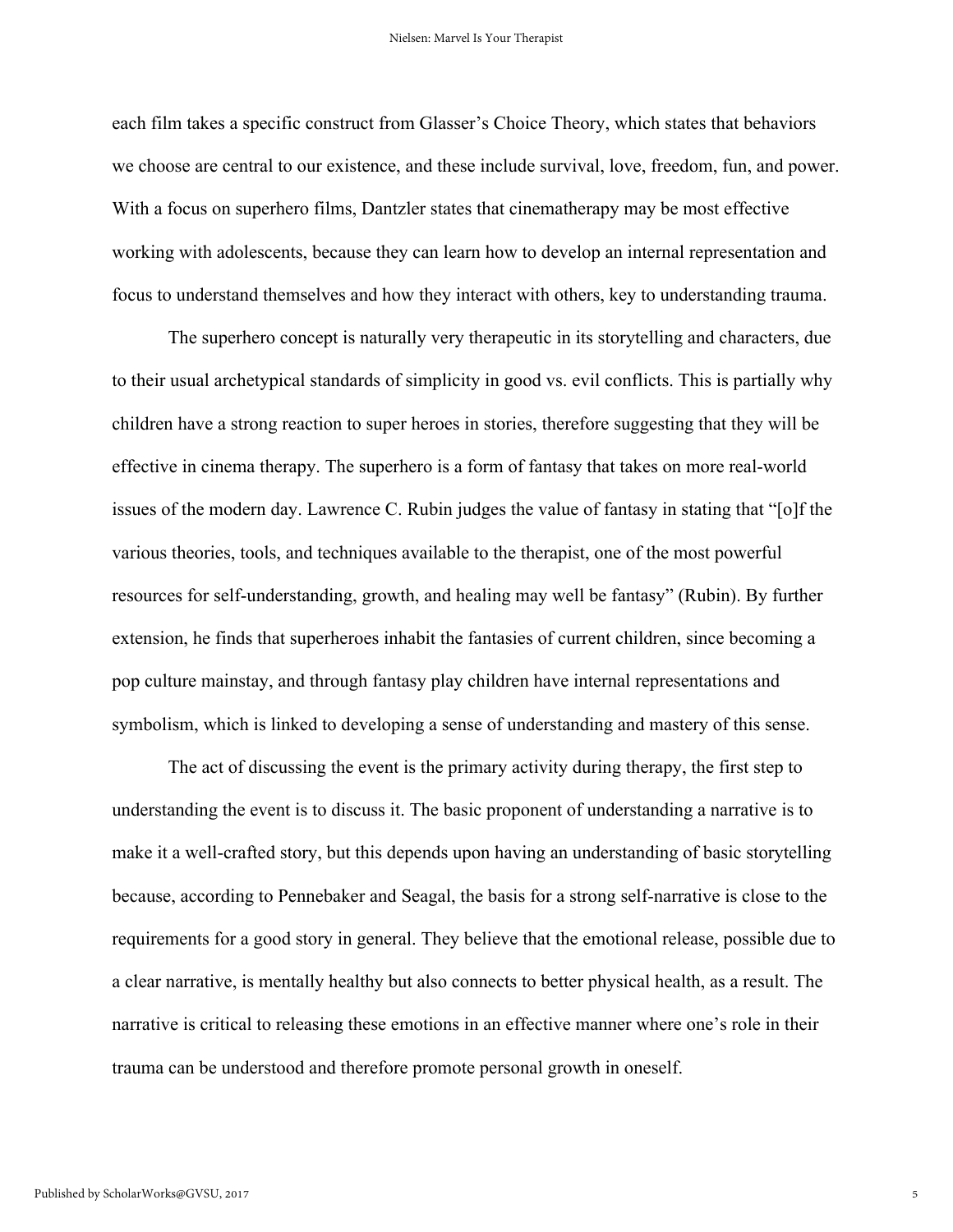In a political world, superheroes remain an innocent source of inspiration for children and offer a compelling source of trauma respite. They help to aid in forming a trauma narrative in adults and also assisting children to establish a coherent emotional space to lessen the chance of extreme trauma. And by watching these superhero films, a therapeutic benefit can be seen that's especially effective in children to help cope with trauma and establish trauma narrative. As stated by Cathy Caruth, "the repetition at the heart of catastrophe … emerges as the unwitting reenactment of an event that one cannot simply leave behind," an observation that makes clear the importance of narrative formation, to break the unwitting cycle that fuels further self-inflicted trauma.